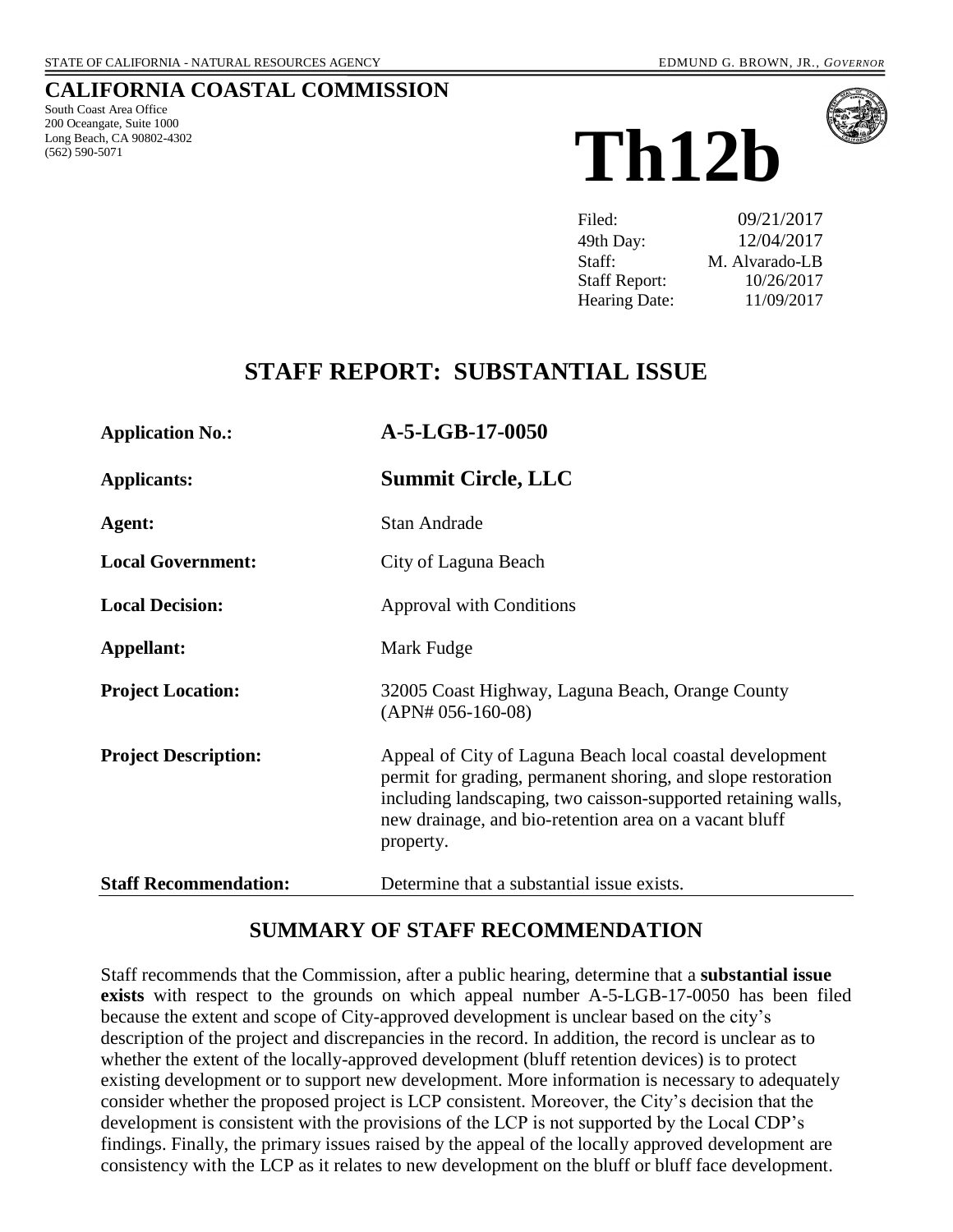A-5-LGB-17-0050 (Summit Circle, LLC) Appeal – Substantial Issue

Further information is required to determine whether or not the project is consistent with the relevant policies of the LCP.

The City's action on local CDP No. 17-0491 would approve grading and slope restoration at 32005 Coast Highway in Laguna Beach. The subject site is an approximately 6,000 sq. ft. bluff lot located within the vicinity of 1000 Steps public beach in the South Laguna area. The subject site is landlocked between the first public road (Coast Highway) and a privately owned oceanfront bluff parcel (32007 Coast Highway).

Staff recommends that the Commission find a **substantial issue** exists for the reasons summarized above, and described in greater detail in the body of this report.

**IMPORTANT NOTE:** The Commission will not take testimony on this "substantial issue" recommendation unless at least three commissioners request it. The Commission may ask questions of the applicant, any aggrieved person, the Attorney General or the executive director prior to determining whether or not to take testimony regarding whether the appeal raises a substantial issue. (14 CCR § 13115(c).) If the Commission takes testimony regarding whether the appeal raises a substantial issue, testimony is generally and at the discretion of the Chair limited to 3 minutes total per side. Only the applicant, persons who opposed the application before the local government (or their representatives), and the local government shall be qualified to testify during this phase of the hearing. Others may submit comments in writing. (14 CCR § 13117.) If the Commission finds that the appeal raises a substantial issue, the de novo phase of the hearing will occur at a future Commission meeting, during which it will take public testimony.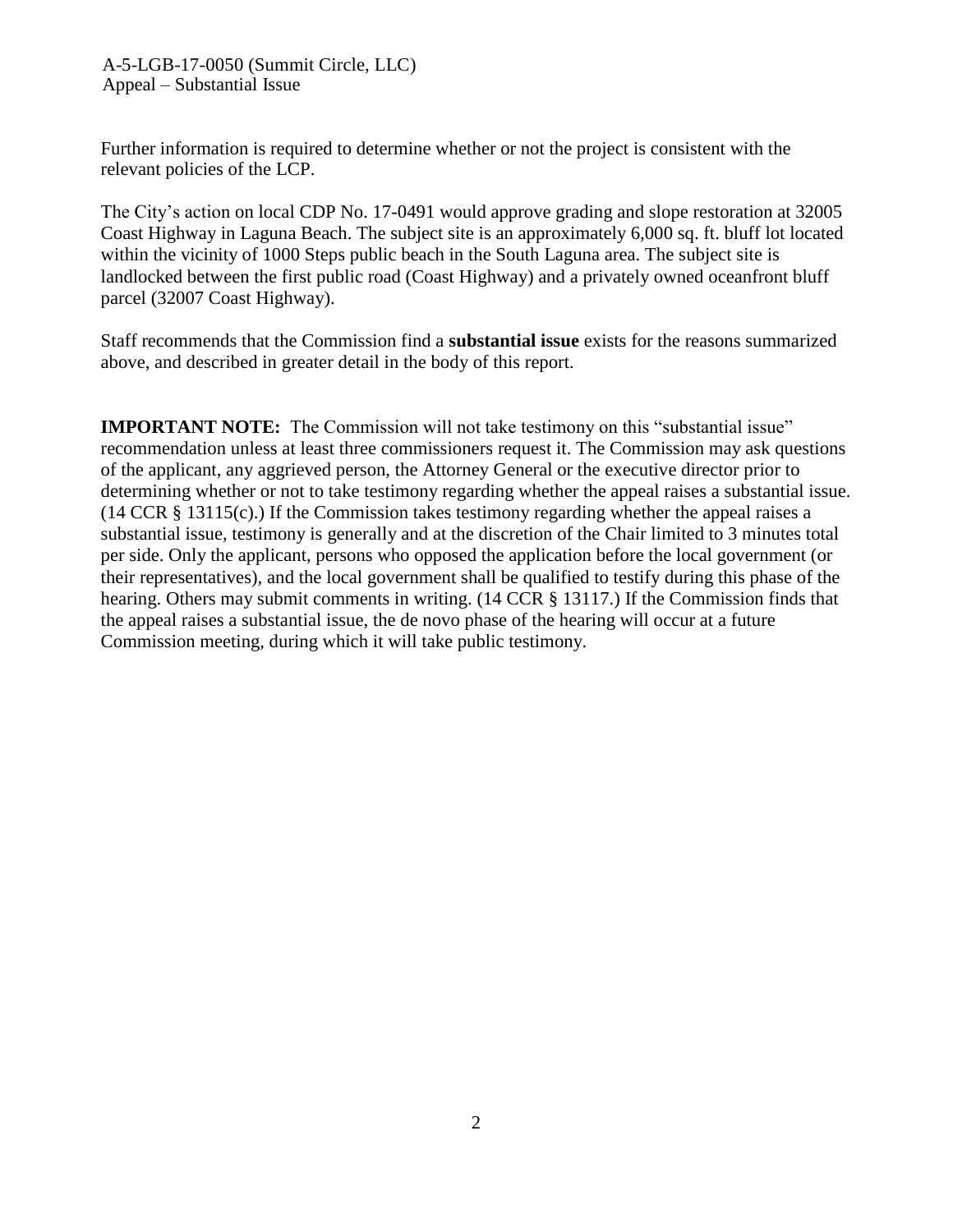# **TABLE OF CONTENTS**

| V. FINDINGS AND DECLARATIONS - SUBSTANTIAL ISSUE: |  |
|---------------------------------------------------|--|
|                                                   |  |
|                                                   |  |
|                                                   |  |
|                                                   |  |

### **EXHIBITS**

Exhibit 1 – Project Location Exhibit 2 – Project Plans Exhibit 3 – Appeal Exhibit 4 –Local CDP No. 17-0491 [& Design Review No. 17-0490](https://documents.coastal.ca.gov/reports/2017/11/Th12b/Th12b-11-2017-exhibits.pdf)  Exhibit 5 – City Resolution for local CDP No. 17.30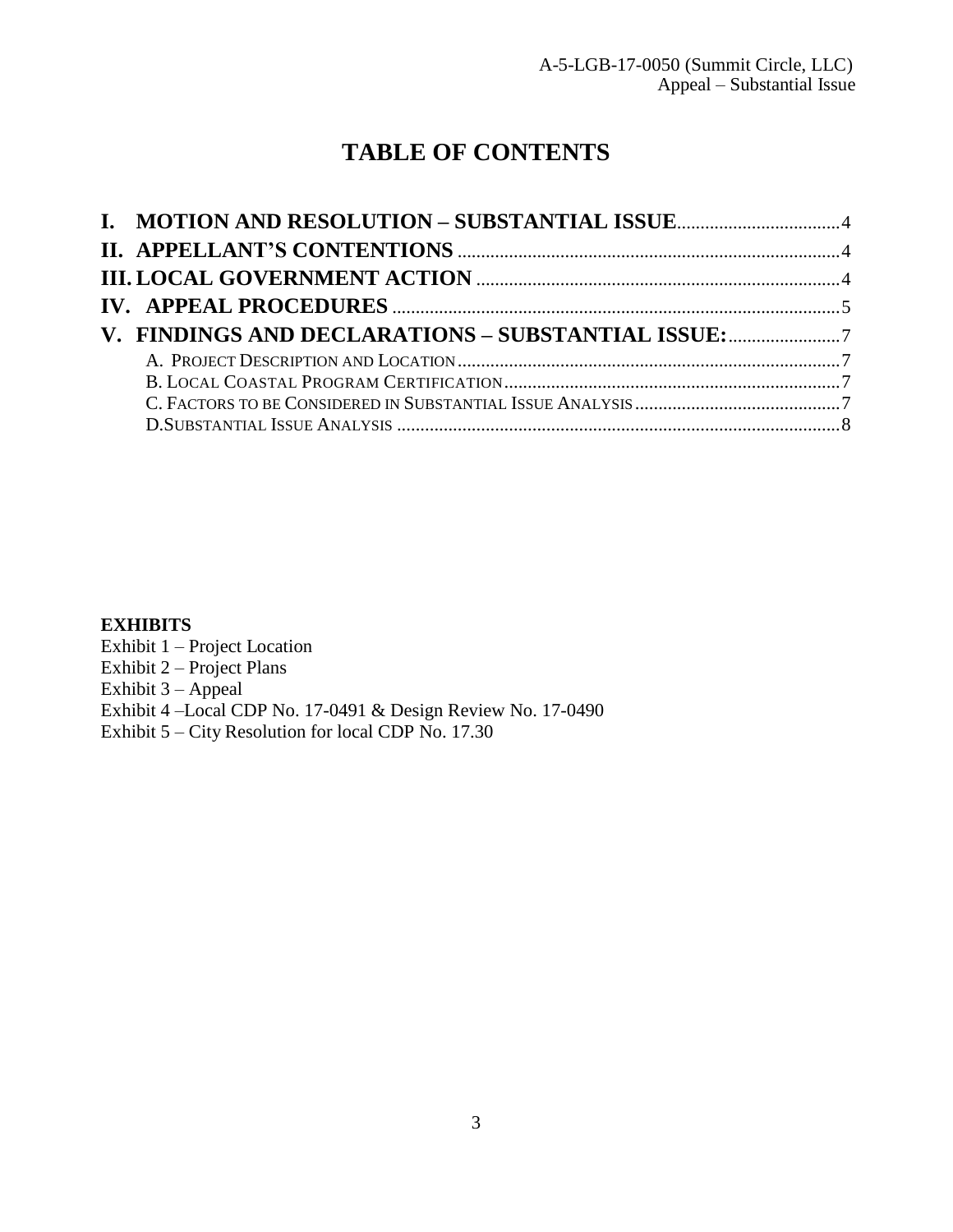# <span id="page-3-0"></span>**I. MOTION AND RESOLUTION – SUBSTANTIAL ISSUE**

**Motion:** *I move that the Commission determine that Appeal No. A-5-LGB-17-0050 raises NO Substantial Issue with respect to the grounds on which the appeal has been filed under § 30603 of the Coastal Act.*

Staff recommends a **NO** vote. Failure of this motion will result in a de novo hearing on the application, and adoption of the following resolution and findings. Passage of this motion will result in a finding of No Substantial Issue and the local action will become final and effective. The motion passes only by an affirmative vote of the majority of the appointed Commissioners present.

### **Resolution to Find Substantial Issue**:

*The Commission hereby finds that Appeal No. A-5-LGB-17-0050 presents a SUBSTANTIAL ISSUE with respect to the grounds on which the appeal has been filed under Section 30603 of the Coastal Act regarding consistency with the certified Local Coastal Plan and/or the public access policies of the Coastal Act*.

# <span id="page-3-1"></span>**II. APPELLANT'S CONTENTIONS**

The Commission received a notice of final local action for City of Laguna Beach Local Coastal Development Permit (CDP) 17-0491 on September 12, 2017. Local CDP No. 17-0491 approves grading and slope restoration, including installation of retaining walls and landscaping on a vacant bluff property.

On September 21, 2017 the appeal was filed by Mr. Mark Fudge **[\(Exhibit 3\)](https://documents.coastal.ca.gov/reports/2017/11/Th12b/Th12b-11-2017-exhibits.pdf)**. Mr. Fudge contends that the City's approval does not comply with the City's certified LCP. More specifically, his concerns regard:

- 1) The proposed new development is sited on a coastal bluff and does not conform to the LCP policy relating to new development on a coastal bluff and/or bluff face;
- 2) A bluff edge determination is necessary.
- 3) The site has a history of unpermitted development.
- 4) The City did not make the requisite findings for approval of the Local CDP.
- 5) The City failed to condition the permit to: address erosion, water quality, landform alterations, and hazards; and protect coastal access and shoreline despite risks and project's potential for adversely affecting coastal resources without mitigation.
- 6) An Initial Study for CEQA review should be required.

# <span id="page-3-2"></span>**III. LOCAL GOVERNMENT ACTION**

On August 17, 2017, the City of Laguna Beach Design Review Board held a public hearing on the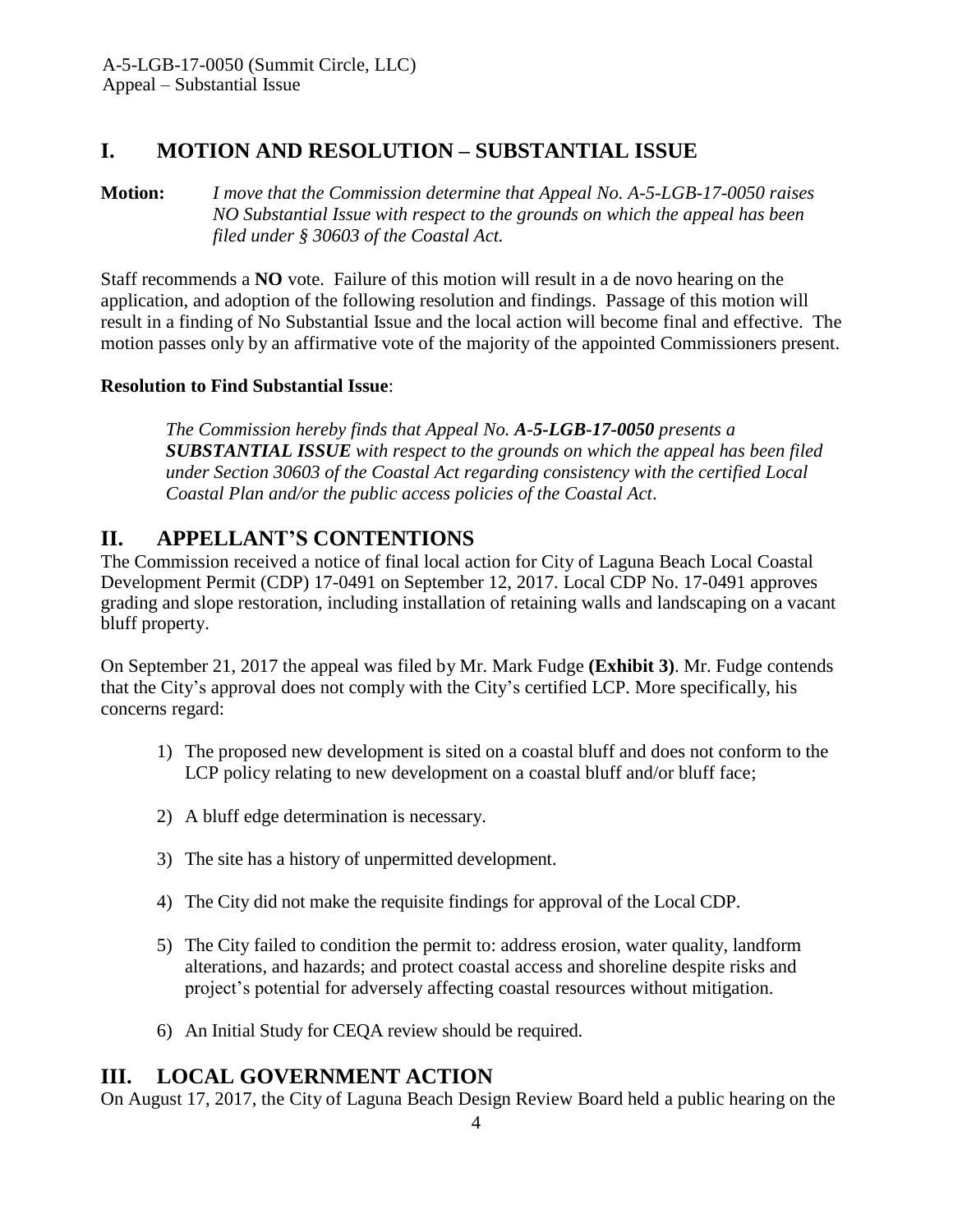proposed project and approved with conditions local Coastal Development Permit (CDP) No. 17- 0491 and Design Review 17-0490 (**[Exhibit 4](https://documents.coastal.ca.gov/reports/2017/11/Th12b/Th12b-11-2017-exhibits.pdf)**).

The project description of the Resolution CDP 17.30 (**[Exhibit 5](https://documents.coastal.ca.gov/reports/2017/11/Th12b/Th12b-11-2017-exhibits.pdf)**) approving local CDP No. 17-0491 reads as follows:

"Permission granted for grading involving slope restoration in the R-1 (Residential Low Density) zone. The project includes installation of retaining walls and landscaping."

The City's approval of has been conditioned to include:

- 1) Wall faces be beige color (color to be confirmed by staff)
- 2) Hauling of the materials not occur between AM and PM peak periods of travel
- 3) Construction staging plan be provided for building plan check
- 4) Certification of grades to be provided during the building inspection process by a licensed professional to verify compliance

A CEQA Categorical Exemption was adopted by the Review Board. The Coastal Commission's South Coast District Office received the notice of final action on September 12, 2017. On September 21, 2017 the appeal was filed by Mr. Mark Fudge (**[Exhibit 3](https://documents.coastal.ca.gov/reports/2017/11/Th12b/Th12b-11-2017-exhibits.pdf)**) during the ten (10) working day appeal period. No other appeals were received.

# <span id="page-4-0"></span>**IV. APPEAL PROCEDURES**

After certification of Local Coastal Programs (LCP), the Coastal Act provides for limited appeals to the Coastal Commission of certain local government actions on coastal development permits. Development approved by cities or counties may be appealed if they are located within certain geographic appealable areas, such as those located between the sea and the first public road paralleling the sea or within 100- feet of any wetland, estuary, or stream, or within 300-feet of the top of the seaward face of a coastal bluff. Furthermore, developments approved by counties may be appealed if they are not a designated "principal permitted use" under the certified LCP. Finally, any local government action on a proposed development that would constitute a major public work or a major energy facility may be appealed, whether approved or denied by the city or county [Coastal Act Section 30603(a)].

Section 30603 of the Coastal Act states in relevant part:

- *(a) After certification of its Local Coastal Program, an action taken by a local government on a Coastal Development Permit application may be appealed to the Commission for only the following types of developments:*
	- *(1) Developments approved by the local government between the sea and the first public road paralleling the sea or within 300 feet of the inland extent of any beach or of the mean high tide line of the sea where there is no beach, whichever is the greater distance.*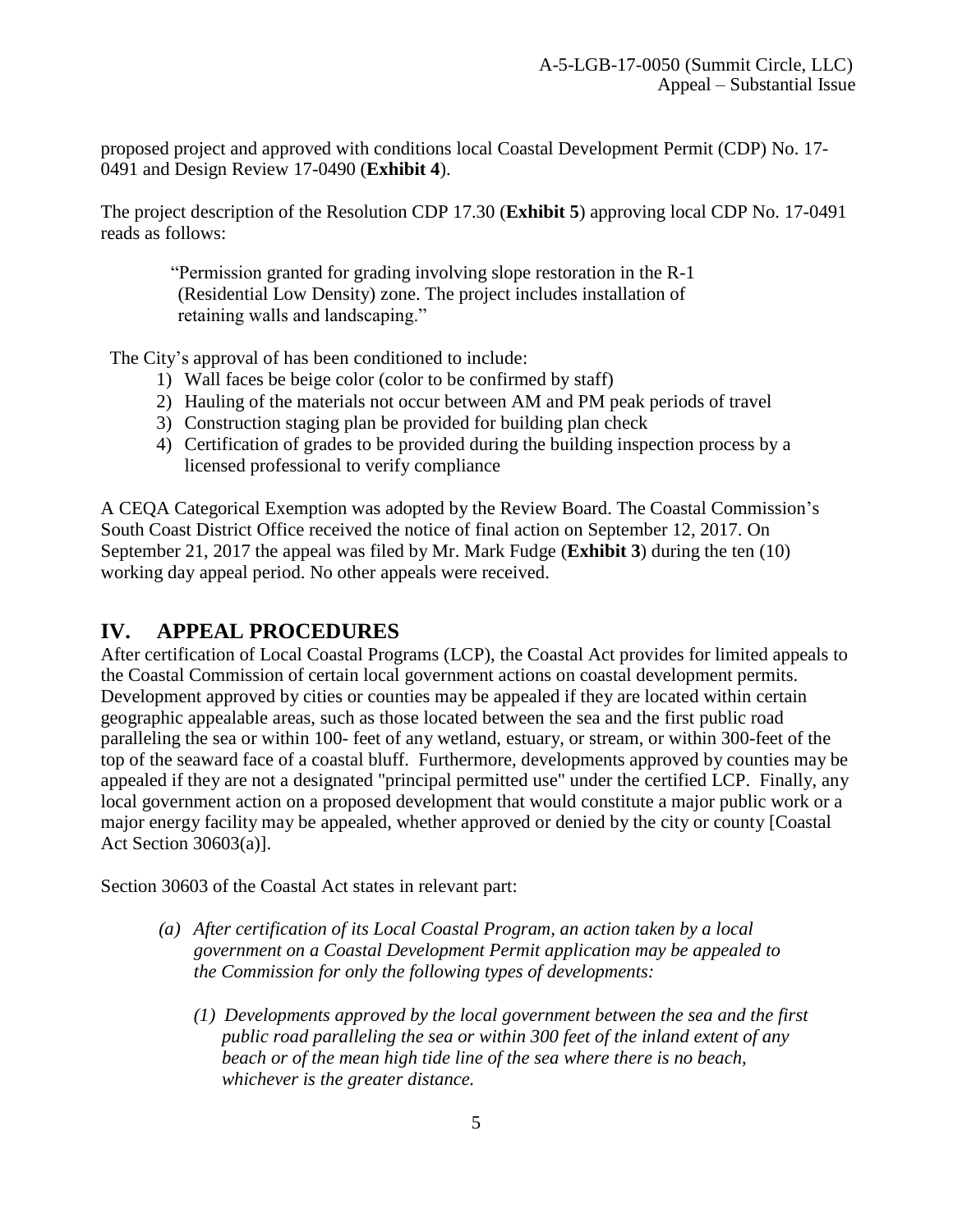*(2) Developments approved by the local government not included within paragraph (1) that are located on tidelands, submerged lands, public trust lands, within 100 feet of any wetland, estuary, stream, or within 300 feet of the top of the seaward face of any coastal bluff.*

Section  $30603(a)(1)$  of the Coastal Act establishes the project site as being in an appealable area because it is located between the sea and the first public road paralleling the sea and within 300 feet of the inland extent of any beach. The project site would also qualify as an appealable area based on Section 30603(a)(2) because of its location on the bluff. The issues raised in the subject appeal, on which the Commission finds there is a substantial issue as described further below, apply to proposed development located in the appeals area.

#### **Grounds for Appeal**

The grounds for appeal of an approved local CDP in the appealable area are stated in Section 30603(b)(1), which states:

*(b)(1) The grounds for an appeal pursuant to subdivision (a) shall be limited to an allegation that the development does not conform to the standards set forth in the certified Local Coastal Program or the public access policies set forth in this division.*

Section 30625(b)(2) of the Coastal Act requires a de novo hearing of the appealed project unless the Commission determines that no substantial issue exists with respect to the grounds on which an appeal has been filed pursuant to Section 30603(a) of the Coastal Act. If Commission staff recommends a finding of substantial issue, and there is no motion from the Commission to find no substantial issue, the substantial issue question will be considered presumed, and the Commission will proceed to the de novo public hearing on the merits of the project. The de novo hearing will be scheduled at a subsequent Commission hearing. A de novo public hearing on the merits of the project uses the certified LCP as the standard of review. (Coastal Act Section 30604(b).) In addition, for projects located between the first public road and the sea, a specific finding must be made at the de novo stage of the appeal that any approved project is consistent with the public access and recreation policies of the Coastal Act. (*Id*. Section 30604(c).) Sections 13110-13120 of Title 14 of the California Code of Regulations further explain the appeal hearing process.

#### **Qualifications to Testify before the Commission**

If the Commission, by a vote of 3 or more Commissioners, decides to hear arguments and vote on the substantial issue question, proponents and opponents will have an opportunity to address whether the appeal raises a substantial issue. The time limit for public testimony will be set by the chair at the time of the hearing. As noted in Section 13117 of Title 14 of the California Code of Regulations, the only persons qualified to testify before the Commission at the substantial issue portion of the appeal process are the applicant(s), persons who opposed the application before the local government (or their representatives), and the local government. In this case, the City's record reflects that Mr. Mark Fudge opposed the project in writing and in person at local hearings. Testimony from other persons must be submitted in writing.

Upon the close of the public hearing, the Commission will vote on the substantial issue matter. It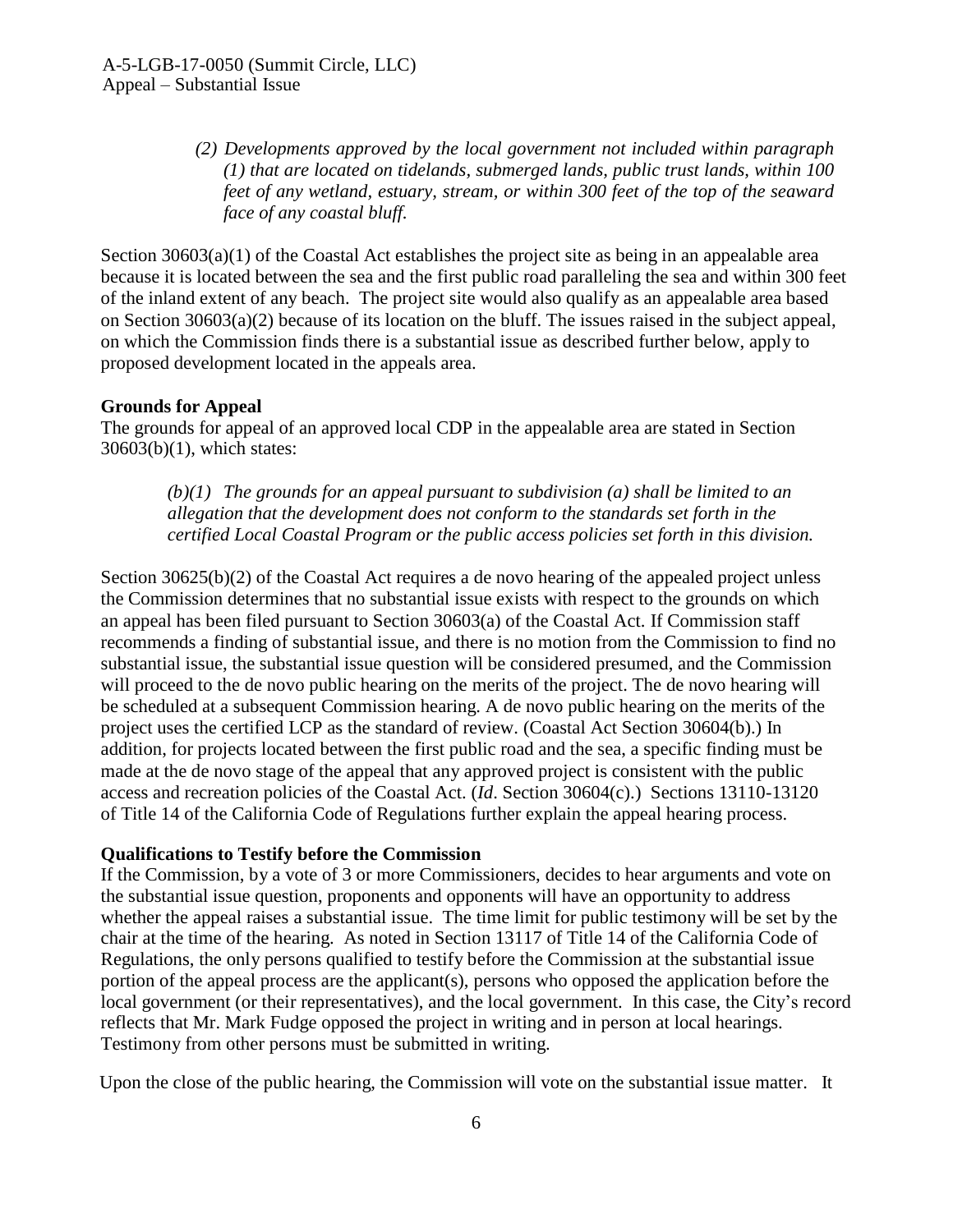takes a majority of Commissioners present to find that no substantial issue is raised by the local approval of the subject project. If the Commission finds that the appeal raises a substantial issue, the de novo phase of the hearing will follow at a later date during which the Commission will take public testimony.

# <span id="page-6-0"></span>**V. FINDINGS AND DECLARATIONS – SUBSTANTIAL ISSUE:**

## <span id="page-6-1"></span>**A. PROJECT DESCRIPTION AND LOCATION**

The applicant proposes 1,050 cu. yd. of grading, permanent shoring, and slope restoration including landscaping, two caisson-supported shoring walls, new drainage, and bio-retention area on a vacant bluff property **[\(Exhibit 2\)](https://documents.coastal.ca.gov/reports/2017/11/Th12b/Th12b-11-2017-exhibits.pdf)**. Based on the project plans, a total of 15 caissons are proposed. No work is proposed to the existing single-family residence located at the oceanward parcel at 32007 Coast Highway as part of the locally approved coastal development permit subject to this appeal.

The site is an approximately 6,000 sq. ft. vacant bluff lot located at 32005 Coast Highway, Laguna Beach, Orange County (**[Exhibit 1](https://documents.coastal.ca.gov/reports/2017/11/Th12b/Th12b-11-2017-exhibits.pdf)**). The site is landlocked between the first public road, Coast Highway, and an oceanfront bluff parcel, 32007 Coast Highway. Single-family residences on oceanfront and bluff characterize the surrounding area. Public access to the beach is available via a public access stair way located approximately 300 feet upcoast of the project site.

## <span id="page-6-2"></span>**B. LOCAL COASTAL PROGRAM CERTIFICATION**

The City of Laguna Beach Local Coastal Program was certified on January 13, 1993. The City's LCP is comprised of a variety of planning documents including the Land Use Element (LUE), Conservation/Open Space Element, and Safety Element of the City's General Plan. The Implementation Plan (IP) portion is Title 25, the City's Zoning Code.

## <span id="page-6-3"></span>**C. FACTORS TO BE CONSIDERED IN SUBSTANTIAL ISSUE ANALYSIS**

Section 30625(b)(2) of the Coastal Act requires a de novo hearing of the appealed project unless the Commission determines that no substantial issue exists with respect to the grounds on which the appeal has been filed pursuant to Section 30603(a) of the Coastal Act. The term "substantial issue" is not defined in the Coastal Act or its implementing regulations. Section 13115(b) of the Commission's regulations simply indicates that the Commission will hear an appeal unless it "finds that the appeal raises no significant question." In previous decisions on appeals, the Commission has considered the following factors.

- 1. The degree of factual and legal support for the local government's decision that the development is consistent or inconsistent with the relevant provisions of the Coastal Act;
- 2. The extent and scope of the development as approved or denied by the local government;
- 3. The significance of the coastal resources affected by the decision;
- 4. The precedential value of the local government's decision for future interpretations of its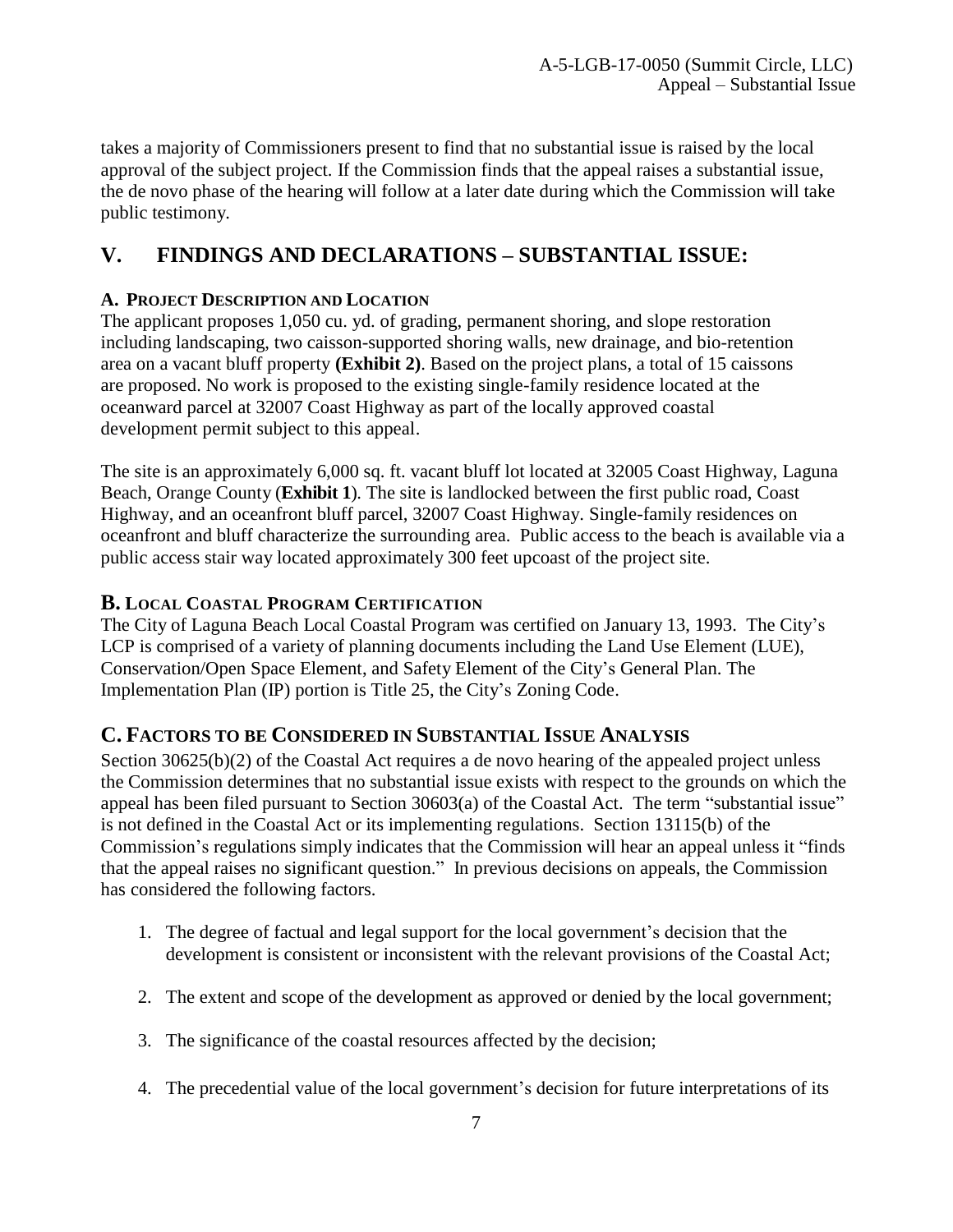LCP; and,

5. Whether the appeal raises local issues, or those of regional or statewide significance.

Even when the Commission chooses not to hear an appeal, appellants nevertheless may obtain judicial review of the local government's coastal permit decision by filing petition for a writ of mandate pursuant to Code of Civil Procedure, Section 1094.5.

Staff is recommending that the Commission find that a substantial issue exists with respect to the grounds on which an appeal has been filed pursuant to Section 30603(a) of the Coastal Act.

## <span id="page-7-0"></span>**D. SUBSTANTIAL ISSUE ANALYSIS**

As stated in Section IV of this report, the local Coastal Development Permit (CDP) may be appealed to the Commission on the grounds that the proposed development does not conform to the standards set forth in the certified Local Coastal Program (LCP) or the public access policies of the Coastal Act. Pursuant to Section 30625(b)(2) of the Coastal Act, the Commission must assess whether the appeal raises a substantial issue with respect to the grounds on which the appeal has been filed pursuant to Section 30603(a) of the Coastal Act.

#### **Relevant LCP Policies and Definitions**

#### *Land Use Element Glossary*

43. Environmentally Sensitive Lands/Resources – Land or resources that have been identified in the City's General Plan as having one or more of the following characteristics: 1) high- or very- high-value biological habitat, as described in the Open Space/Conservation Element; 2) **located on the oceanfront**; 3) a City-mapped watercourse; 4) geologic conditions such as slide-prone formations, potentially active fault, inactive fault, landslide potential, liquefaction potential, and soft coastal headlands; 6) hillside slopes greater than 45%; 7) adjacent wildland area, which requires fuel modification; and 8) major or significant ridgelines (**emphasis added**).

89. Major Remodel – alteration of or an addition to an existing building or structure that increases the square footage of the existing building or structure by 50% or more; or demolition, removal, replacement and/or reconstruction of 50% or more of the existing structure; greater specificity shall be provided in the Laguna Beach Municipal Code.

101. Oceanfront Bluff Edge or Coastal Bluff Edge – The California Coastal Act and Regulations define the oceanfront bluff edge as the upper termination of a bluff, cliff, or seacliff. In cases where the top edge of the bluff is rounded away from the face of the bluff, the bluff edge shall be defined as that point nearest the bluff face beyond which a downward gradient is maintained continuously to the base of the bluff. In a case where there is a step like feature at the top of the bluff, the landward edge of the topmost riser shall be considered the bluff edge. Bluff edges typically retreat over time as a result of erosional processes, landslides, development of gullies, or by grading (cut). In areas where fill has been placed near or over the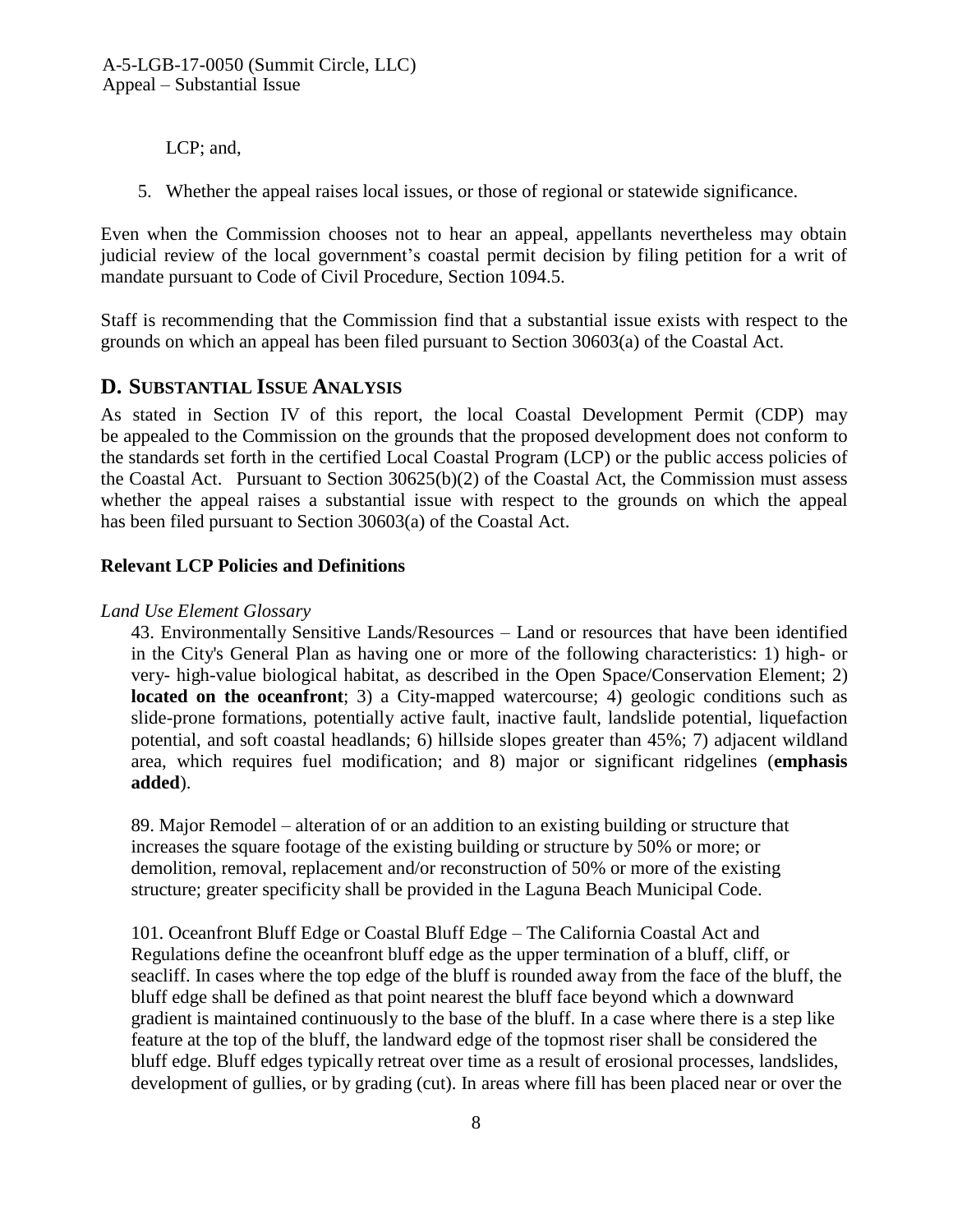bluff edge, the original bluff edge, even if buried beneath fill, shall be taken to be the bluff edge.

102. Oceanfront Bluff/Coastal Bluff -A bluff overlooking a beach or shoreline or that is subject to marine erosion. Many oceanfront bluffs consist of a gently sloping upper bluff and a steeper lower bluff or sea cliff. The term "oceanfront bluff' or "coastal bluff' refers to the entire slope between a marine terrace or upland area and the sea. The term "sea cliff' refers to the lower, near vertical portion of an oceanfront bluff.

# *Land Use Plan, Land Use Element Policies* –

Policy 7.3

Design and site new development to protect natural and environmental sensitive resources, such as areas of unique scenic quality, public views, and visual compatibility with surrounding uses and to minimize natural landform alterations.

Action 7.3.2 Review all applications for new development to determine potential threats from coastal and other hazards.

Action 7.3.3 Design and site new development to avoid hazardous areas and minimize risks to life and property from coastal and other hazards

Action 7.3.4 Require new development to assure stability and structural integrity, and neither create nor contribute significantly to erosion, geologic stability, or destruction of the site or surrounding area or in any way require the construction of protective devices that would substantially alter natural landforms along bluffs and cliffs.

Action 7.3.5 Prohibit development on oceanfront bluff faces, except public improvements providing public access, protecting coastal resources, or providing for public safety. Permit such improvements only when no feasible alternative exists and when designed and constructed to minimize landform alteration of the oceanfront bluff face, to not contribute to further erosion of the oceanfront bluff face and to be visually compatible with the surrounding area to the maximum extent feasible.

Action 7.3.6 Require new development on oceanfront blufftop lots to incorporate drainage improvements, removal of and/or revisions to irrigation systems, and/or use of native or drought-tolerant vegetation into the design to minimize threats to oceanfront bluff recession.

Action 7.3.9 Ensure that new development, major remodels and additions to existing structures on oceanfront and oceanfront bluff sites do not rely on existing or future bluff/shoreline protection devices to establish geologic stability or protection from coastal hazards. A condition of the permit for all such new development on bluff property shall expressly require waiver of any such rights to a new bluff/shoreline protection device in the future and recording of said waiver on the title property as a deed restriction.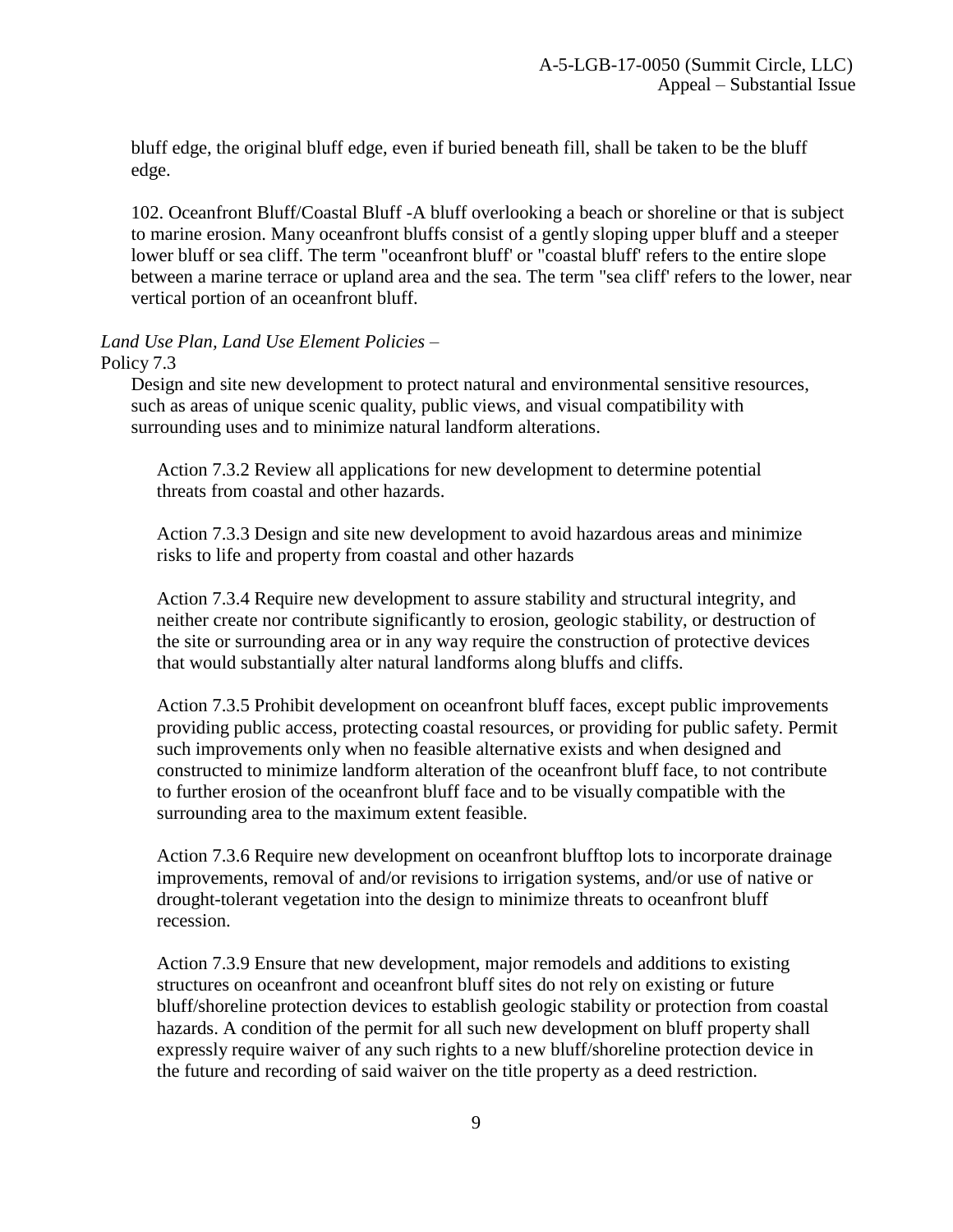Action 7.3.10 Allow oceanfront and oceanfront bluff homes, commercial structures, or other principal structures, that are legally nonconforming as to the oceanfront and/or oceanfront bluff edge setback, to be maintained and repaired; however, improvements that increase the size or degree of nonconformity, including but not limited to development that is classified as a major remodel pursuant to the definition in the Land Use Element Glossary, shall constitute new development and cause the pre-existing nonconforming oceanfront or oceanfront bluff structure to be brought into conformity with the LCP.

#### Policy 7.4

Ensure that development, including subdivisions, new building sites and remodels with building additions, is evaluated to ascertain potential negative impacts on natural resources. Proposed development shall emphasize impact avoidance over impact mitigation. Any mitigation required due to an unavoidable negative impact should be located on-site, where feasible. Any off-site mitigation should be located within the City's boundaries close to the project, where feasible.

*(Similar to Policies 5.2 and 10.3)*

Action 7.4.2 Continue preparation of initial studies, pursuant to the California Environmental Quality Act (CEQA), for any proposed development, including singlefamily residences located within environmentally sensitive areas. *(Same as Action 10.3.1.)*

#### Policy 7.7

Protect marine resources by implementing methods to minimize runoff from building sites and streets to the City's storm drain system (e.g. on-site water retention).

#### Policy 10.2

Design and site new development to protect natural and environmentally sensitive resources such as areas of unique scenic quality, public views, and visual compatibility with surrounding uses and to minimize landform alterations. *(Same as Policy 7.3)*

Action 10.2.5 On bluff sites, requires applications where applicable, to include a geologic/soils/geotechnical study that identifies any geologic hazards affecting the proposed project site, any necessary mitigation measures, and contain statements that eh project site is suitable for the proposed development and that the development will be safe from geologic hazard for its economic life. For development on oceanfront bluffs, such reports shall include slope stability analyses and estimates of the long-term average bluff retreat/erosion rate over the expected life of the development. Reports are to be prepared/signed by a licenses professional Engineering Geologist or Geotechnical Engineer.

Action 10.2.6 Require all new development located on an oceanfront bluff top to be setback from the oceanfront bluff edge a sufficient distance to ensure stability, ensure that it will not be endangered by erosion, and to avoid the need for protective devices during the economic life of the structure (75 years). Such setbacks must take into consideration expected long- term bluff retreat over the next 75 years, as well as slope stability. The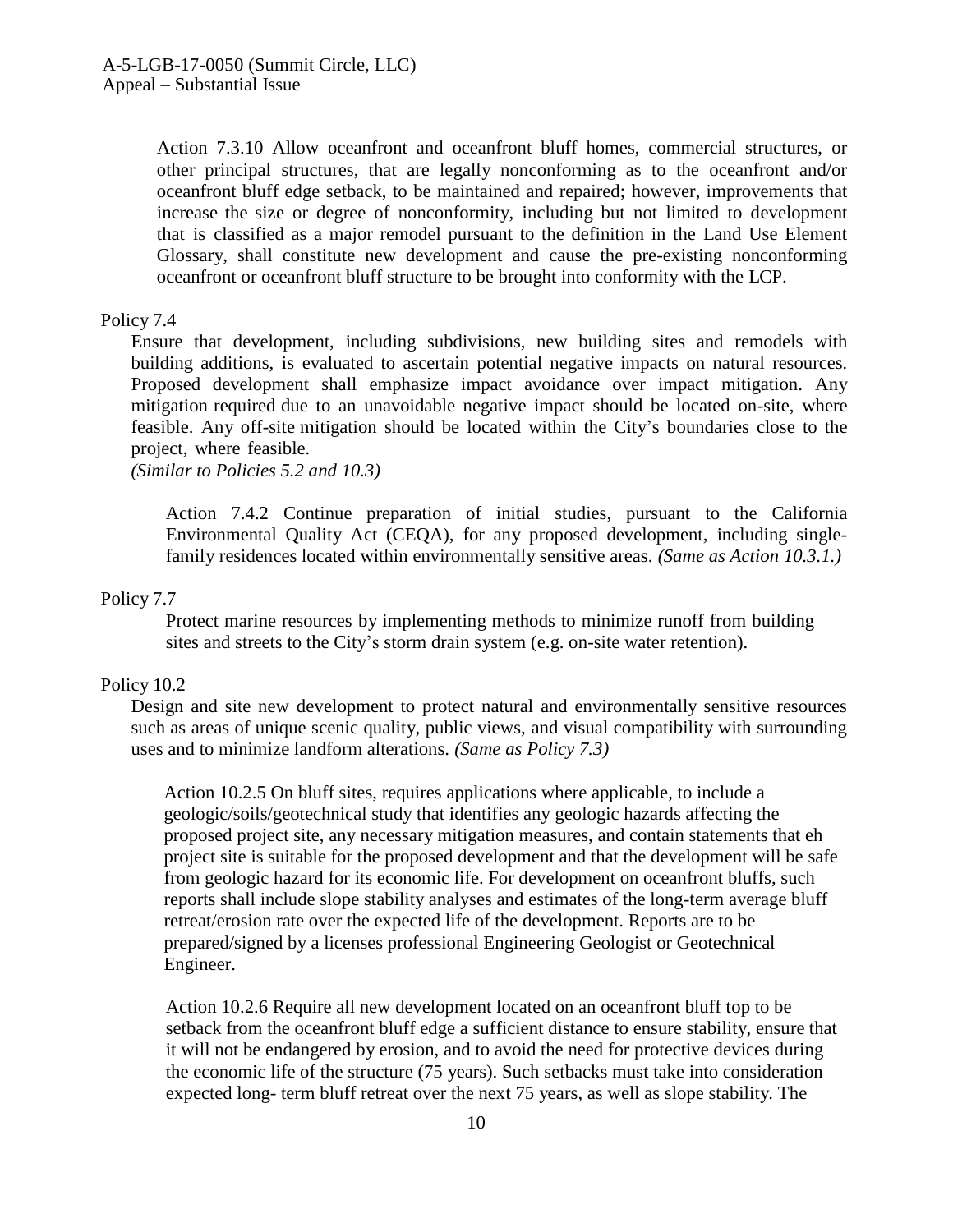predicted bluff retreat shall be evaluated considering not only historical bluff retreat data, but also acceleration of bluff retreat made possible by continued and accelerated sea level rise, future increase in storm or EI Nino events, and any known site-specific conditions. To assure stability, the development must maintain a minimum factor of safety against landsliding of 1.5 (static) or 1.2 (pseudostatic, k=O.15 or determined through analysis by the geotechnical engineer) for the economic life of the structure.

Action 10.2.7 Require all new development located on oceanfront bluffs to be sited in accordance with the stringline but not less than 25 feet from the bluff edge. This requirement shall apply to the principal structure and major accessory structures such as guesthouses and pools that require a structural foundation. The setback shall be increased where necessary to ensure geologic safety and stability of the development.

Action 10.2.8 On oceanfront bluffs, require new minor accessory structures such as decks, patios and walkways that do not require structural foundations to be sited in accordance with stringline but not less than 10 feet from the bluff edge. Require accessory structures to be removed or relocated landward when threatened by erosion, geologic instability or other coastal hazards.

#### Policy 10.3

Ensure all new development, including subdivisions, the creation of new building sites and remodels that involve building additions, is evaluated to ascertain potential negative impacts on natural resources, ESHA and existing adjacent development. Proposed development shall emphasize ESHA impact avoidance over impact mitigation. Any mitigation required due to unavoidable negative impact should be located on-site rather than off-site, where feasible. Any off-site mitigation should be located within the City's boundaries and in close proximity to the project. *(Similar to Policies 7.4 and 5.2.)*

Action 10.3.1 Continue preparation of initial studies, pursuant to the California Environmental Quality Act (CEQA), for any proposed development, including singlefamily residences, located within environmentally sensitive areas. *(Same as Action 7.4.2.)*

Action 10.3.2 Continue to require in-depth analysis of constraint issues for properties, especially those designated on the City's hazard maps so that the nature of the constraint and the best options for mitigation or avoidance will be considered at all stages of the approval process since these constraints may affect what development is appropriate for the property.

#### *Open Space/Conservation Element Policies* – Policy 7K

Preserve as much as possible the natural character of the landscape (including coastal bluffs, hillsides and ridgelines) by requiring proposed development plans to preserve and enhance scenic and conservation values to the maximum extent possible, to minimize impacts on soil mantle, vegetation cover, water resources, physiographic features, erosion problems, and require recontouring and replanting where the natural landscape has been disturbed.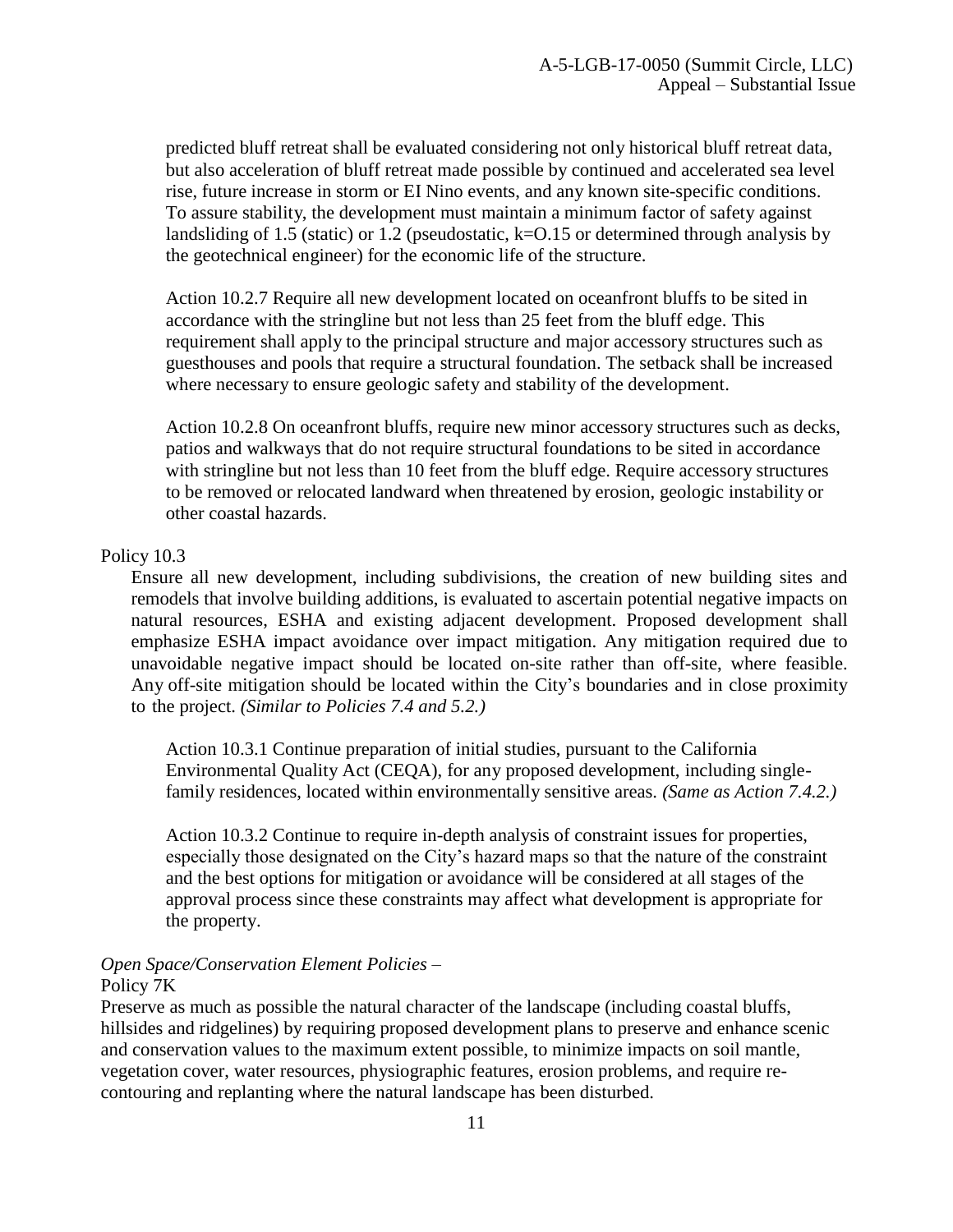#### A-5-LGB-17-0050 (Summit Circle, LLC) Appeal – Substantial Issue

#### Policy 10A

Require that plan review procedures recognize and avoid geologically unstable areas, flood-prone lands, and slopes subject to erosion and slippage.

#### Policy 10C

Require projects located in geological hazard areas to be designed to avoid the hazards, where feasible. Stabilization of hazard areas for purposed of development shall only be permitted where there is no other alternative location or where such stabilization is necessary for public safety. The more unstable areas should be left ungraded and undeveloped, utilizing land use designations such as Open Space.

Policy 10E Development in the areas designated "Residential/Hillside Protection" on the Land Use Plan Map or within potential geologic hazard areas identified on the Geological Conditions Map of the Open Space/Conservation Element shall not be permitted unless a comprehensive geological and soils report is prepared pursuant to Title 22 of the City's Municipal Code, and adequate mitigation measures have been approved and implemented by the City's geologist. For projects located in areas subject to hazards as identified on the Geologic Conditions Map or subject to erosion, landslide or mudslide, earthquake, flooding or wave damage hazards confirmed by a geologic assessment, as a condition of approval or new development a waiver of liability shall be required through a deed restriction.

#### *Laguna Beach Municipal Code, Title 25 Zoning, Chapter 25.07 Coastal Development Permits* – Section 25.07.006 Definitions:

(F) "Environmentally sensitive area" means any area in which plant or animal life or their habitats are either rare or especially valuable because of their special nature or role in an ecosystem and which could be easily disturbed or degraded by human activities and development.

#### Section 25.07.012 Procedures:

Each coastal development permit application shall be processed in accordance with the following requirements.

(G) Findings. A coastal development permit application may be approved or conditionally approved only after the approving authority has reviewed the development project and made all the following findings:

(1) The project is in conformity with all the applicable provisions of the general plan, including the certified local coastal program and any applicable specific plans;

(2) Any development located between the sea and the first public road paralleling the sea is in conformity with the certified local coastal program and with the public access and public recreation policies of Chapter 3 of the Coastal Act;

(3) The proposed development will not have any significant adverse impacts within the meaning of the California Environmental Quality Act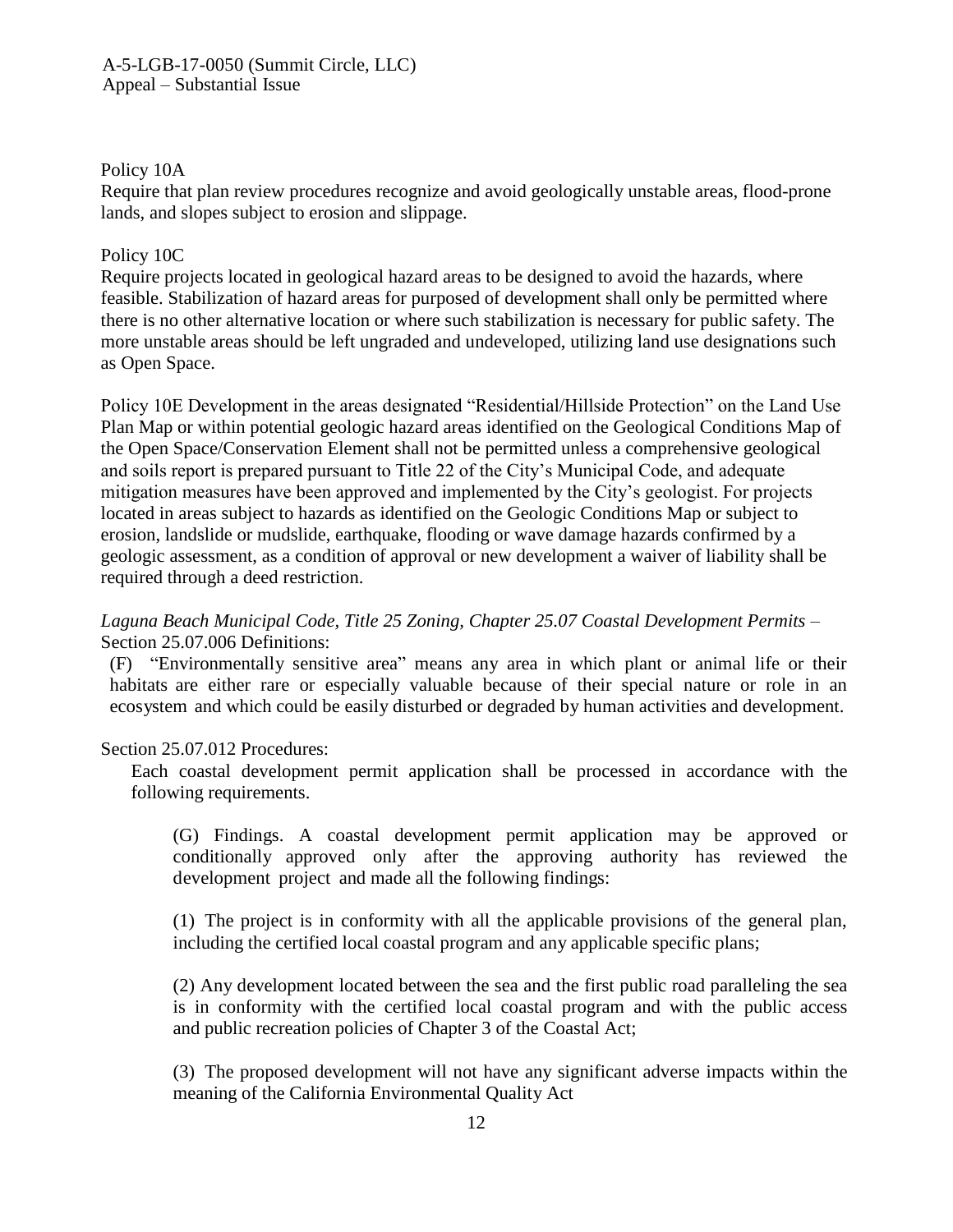Staff is recommending that the Commission find that a substantial issue exists with respect to the grounds on which an appeal has been filed pursuant to Section 30603(a) of the Coastal Act.

#### **Appellant's Argument: Bluff face and Bluff Development; Bluff Edge**

The appellant asserts the City of Laguna Beach (City) should have required a bluff edge determination to properly consider and review the project. In addition, the appellant argues that the project site appears to be on an oceanfront bluff face and, therefore, the city-approved project does not conform to the LCP policies relating to new development (i.e. retaining walls, bio-retention area, and new drainage) on the bluff face.

Although the project site does not directly front the oceanfront portion of the bluff and is located inland of a private oceanfront bluff property (32007 Coast Highway), which is currently developed with a single-family residence, the existing seaward development does not have any bearing on the location of the bluff edge.

Entry 101 of the Land Use Element (LUE) Glossary, a component of the City of Laguna Beach certified LCP, contains the following definition of Oceanfront Bluff Edge or Coastal Bluff Edge:

*The California Coastal Act and Regulations define the oceanfront bluff edge as the upper termination of a bluff, cliff, or seacliff. In cases where the top edge of the bluff is rounded away from the face of the bluff, the bluff edge shall be defined as that point nearest the bluff face beyond which a downward gradient is maintained continuously to the base of the bluff. In a case where there is a step like feature at the top of the bluff, the landward edge of the topmost riser shall be considered the bluff edge. Bluff edges typically retreat over time as a result of erosional processes, landslides, development of gullies, or by grading (cut). In areas where fill has been placed near or over the bluff edge, the original bluff edge, even if buried beneath fill, shall be taken to be the bluff edge.*

Based on the City's record, the applicant provided a geotechnical analysis but did not provide a bluff edge analysis. The submitted geotechnical analysis is not sufficient to adequately determine the bluff edge of the development site. Therefore, concerns regarding the project site's location on the bluff and whether or not the proposed development is consistent with the LCP policies have not been addressed. Without a proper bluff edge determination, it is difficult to know whether or not the city-approved development is consistent with Action 7.3.5 of the LUE (cited above), which explicitly prohibits private developments on ocean front bluff faces except for public improvements providing public access, protecting coastal resources, or providing for public safety. Moreover, it is unclear whether the extent of the locally-approved slope shoring and restoration is to protect existing development (e.g. 32007 Coast Highway) or for new development (at 32005 Coast Highway), and whether it is necessary to provide for public safety consistent with Action 7.3.5.

In addition, a bluff edge determination is also necessary to determine if the city-approved project is sited in accordance with Action 10.2.7 of the LUE (cited above), which requires bluff setbacks of not less than 25 ft. from the bluff edge for major structures that require a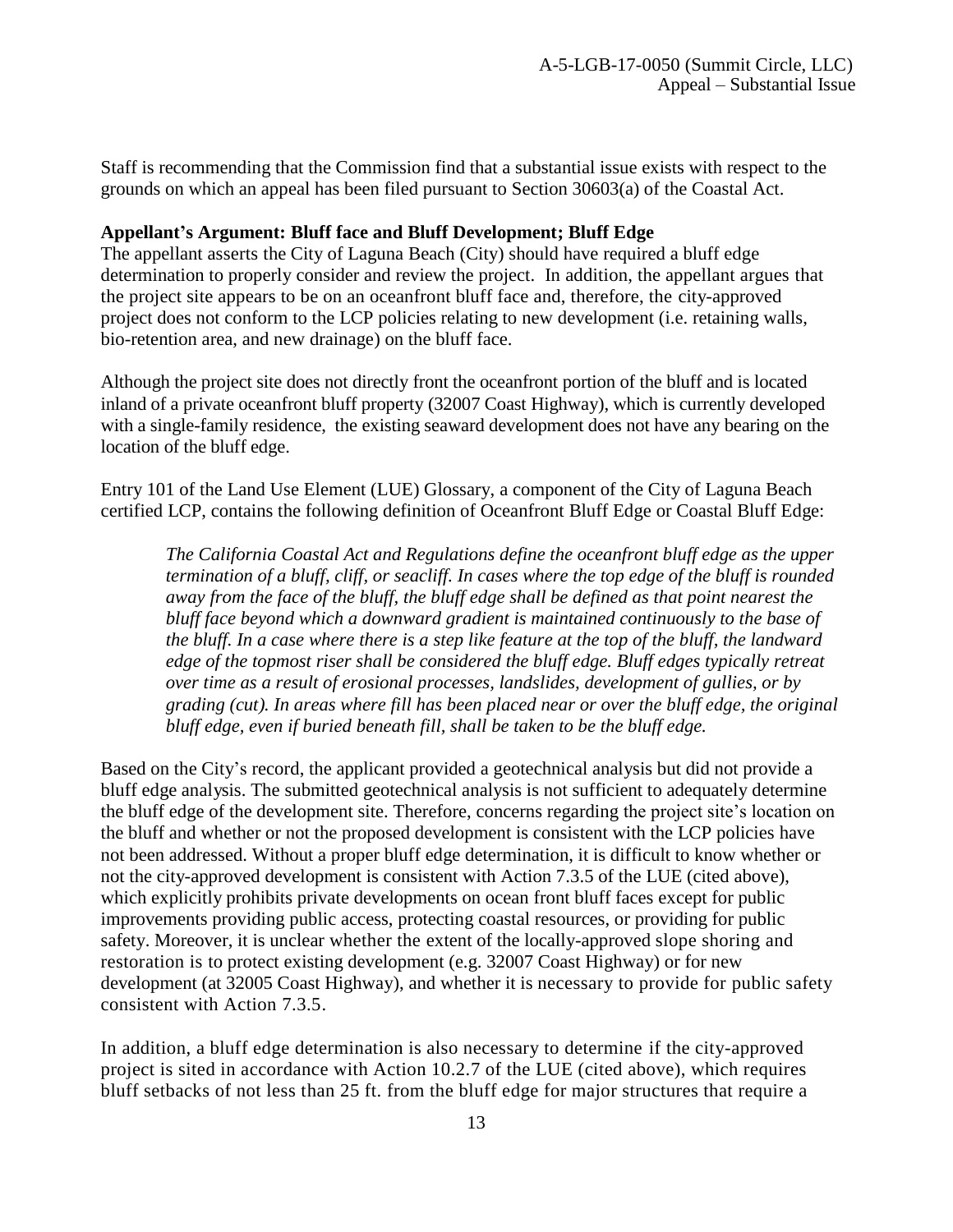structural foundation. At this time it remains unclear whether the proposed bio-retention area with two caisson-supported retaining walls complies with these setback requirements.

Additionally, Policy 7.3 of the LUE (cited above) requires that new development be sited and designed to minimize landform alterations. The proposed project will result in over 1,000 cu. yd. of grading at a bluff property which may result in significant natural landform alteration of the bluff. Since there was no alternative analysis provided in the record one cannot determine whether the proposed project is the minimum necessary to address the situation.

More information is necessary to adequately consider the consistency of the proposed project with LCP bluff face/top and landform alteration policies. Consequently, the City's decision that the development is consistent with the provisions of the LCP is not supported by the findings. Further information is required to determine whether or not the project is consistent with all the applicable policies of the LCP. Therefore, a substantial issue exists with respect to this issue raised by the appeal.

#### **Appellant's Argument: Unpermitted Development**

The appellant asserts that the site has a history of unpermitted development that has been authorized by the city without the benefit of a coastal development permit. The alleged unpermitted work includes the demolition of the previously existing residence in 2004 and the slope stabilization/slope repair in 2016-2017.

Section 25.05.050 of the IP (cited above) requires approval of a coastal development permit for any development within the coastal zone that constitutes development as defined in Section 25.07.006(D).

Development is broadly defined by Section 25.07.006(D), which states:

*"Development" means the placement or erection of any solid material or structure on land or in or under water; the discharge or disposal of any dredged material or of any gaseous, liquid, solid or thermal waste; the grading, removing, dredging, mining or extraction of any materials; change in the density or intensity of use of land including, but not limited to, the subdivision of land pursuant to the Subdivision Map Act (commencing with Section 66410 of the Government Code) and any other division of land, including lot splits; change in intensity of use of water, or of access, thereto; the construction, reconstruction, demolition or alteration of the size of any structure, including any facility of any private, public or municipal utility; and the removal or harvesting of major vegetation other than for agricultural purposes; and kelp harvesting."*

Any non-exempt development activity (e.g. demolition and placement of caissons on land) conducted in the Coastal Zone without a valid coastal development permit, or which does not substantially conform to a previously issued permit, constitutes a violation of the certified LCP.

A demolition permit was granted by the city in 2004 for the demolition of the previously existing residence after years of erosion caused by blocked drain pipes resulted in severe gullies at the bluff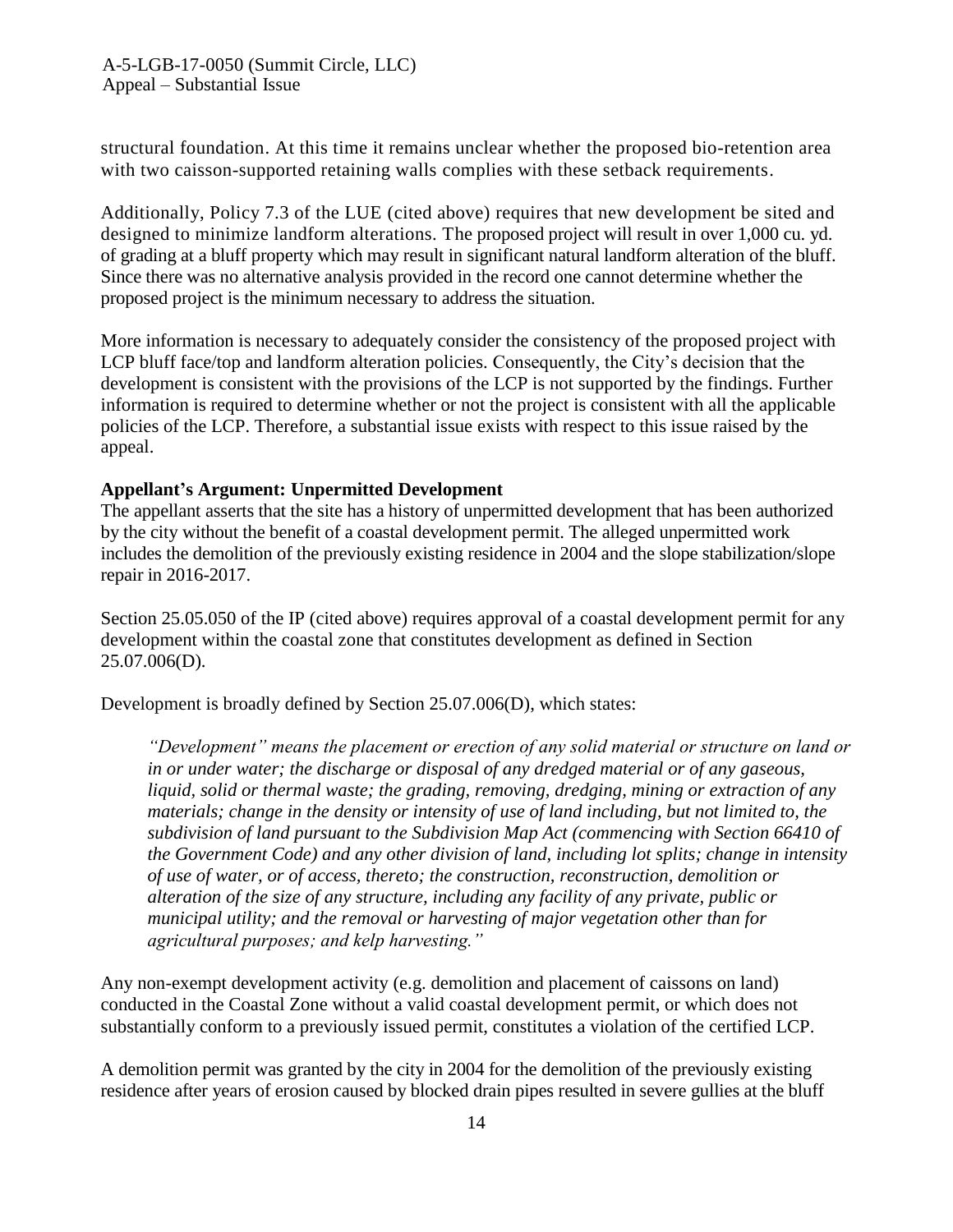site. Regarding the slope repair work, the city issued a building permit for "*emergency slope stabilization*" on July 26, 2016. Notwithstanding the building permits, there is no record of either of these projects having obtained local coastal development permits from the city or emergency permit(s) from the Coastal Commission.

A substantial issue exists because it is difficult to distinguish from the city's record what is currently being authorized as part of the presently proposed slope shoring and restoration project, versus the potentially unpermitted "emergency slope stabilization" work that occurred in 2016-2017. According to the public hearing minutes for the currently-proposed project, nine caissons were constructed and installed at the site as part of the 2016-2017 "emergency work", and that thirteen additional caissons will be installed for permanent shoring of the site as part of the city-approved project. However, based on the project plans, the two proposed retaining walls will be supported by a total of 15 caissons. Thus, evidence in the record is conflicting as to the scope of the proposed development in part due to the unpermitted status of prior development.

[The project description of the Resolution CDP 17.30 approving local CDP No. 17-0491 subject to](https://documents.coastal.ca.gov/reports/2017/8/w12a/w12a-8-2017-exhibits.pdf)  [this appeal reads as follows:](https://documents.coastal.ca.gov/reports/2017/8/w12a/w12a-8-2017-exhibits.pdf)

"*Permission granted for grading involving slope restoration in the R-1 (Residential Low Density) zone. The project includes installation of retaining walls and landscaping*."

Because the Local CDP fails to provide a comprehensive description of the proposed project and due to discrepancies in the findings and project plans, the extent and scope of the development is unclear. There is uncertainty as to how much work has already occurred at the site (e.g. installation of caissons and potentially grading), and whether the proposed project incorporates the caissons that were previously installed without a required coastal development permit (if so, the previous unpermitted development would be proposed for "after-the-fact" approval), reducing the total number of caissons required. In addition, it is unclear how many caissons total will exist at the project site upon completion of the project. Consequently, because of the ambiguity regarding the scope of work, it is difficult to determine if the proposed development is the alternative most protective of coastal resources.

Therefore, the local government's decision lacks the degree of factual and legal support necessary to support its decision and more information is necessary to adequately consider the consistency of the proposed project with LCP policies. Therefore, a substantial issue exists with respect to this issue raised by the appeal.

#### **Appellant's Argument: City's findings and conditions are inadequate**

The appellant argues that the City did not make the requisite findings for approval of the Local Coastal Development Permit (CDP), and that the city failed to condition the permit to adequately address erosion, water quality, landform alterations, hazards, and protection of coastal access and the shoreline.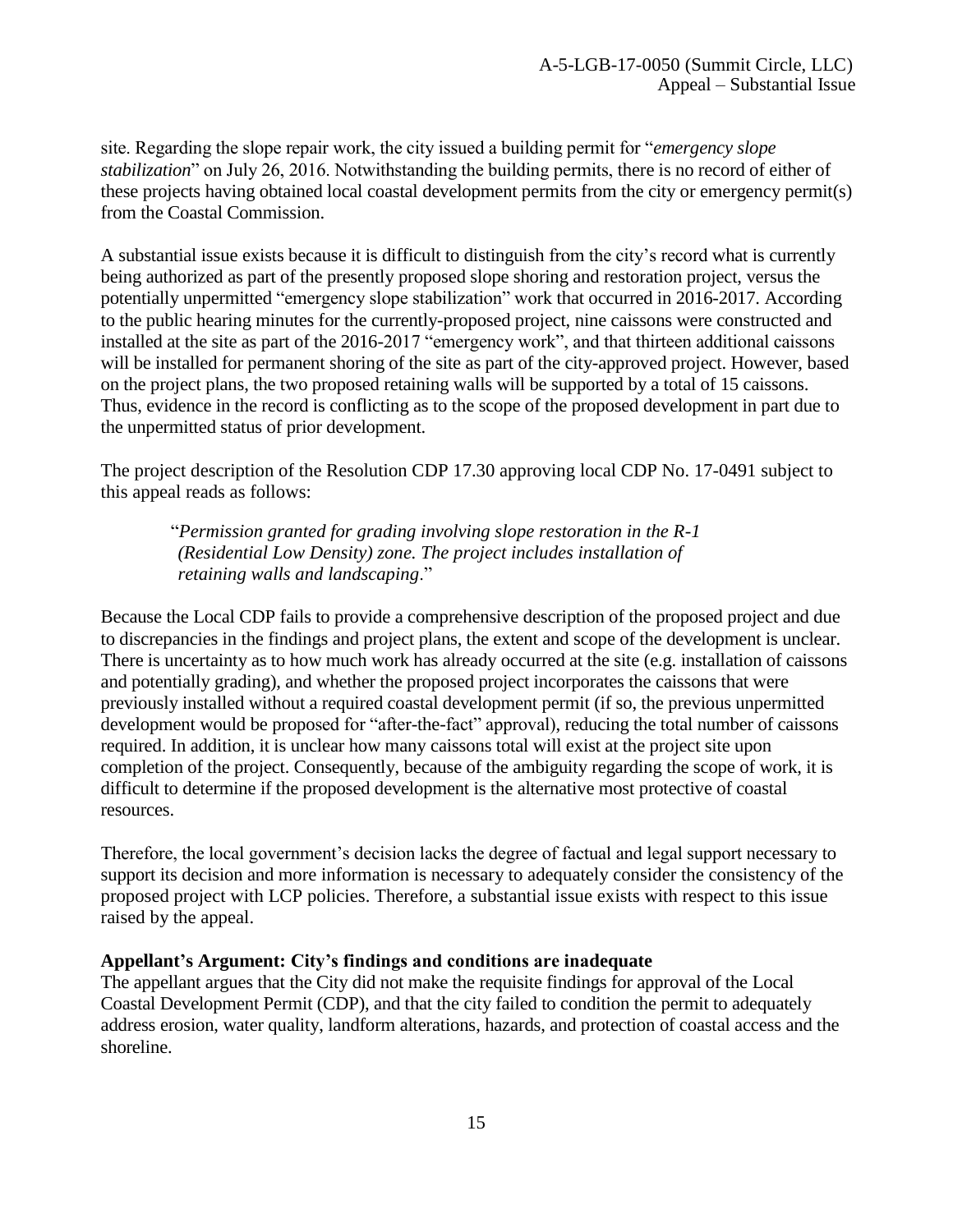Pursuant to Section 25.07.012 of the certified Implementation Plan (IP) (cited above), a coastal development permit may be approved or conditionally approved after the approving authority has reviewed the development project and made all the following findings: the project is in conformity with all applicable provisions of the general plan including the certified LCP, the project conforms with the policies of the LCP and public access and recreation policies of Chapter 3 of the Coastal Act, and the project will not have any significant adverse impacts on the environment within the meaning of the California Environmental Quality Act (CEQA).

The City's findings are as follows:

*"(1) The project is in conformity with provisions of general plan, including certified local coastal program and any applicable specific plans in that:* 

*The risks from geologic hazards and potential erosion in steep hillside areas are minimized because the project must comply with Title 22 which sets forth rules and regulations to rigorously control all aspects of grading, including cut and fill operations, water runoff and soil erosion.*

*(2) Any development located between the sea and the first public road paralleling the sea is in conformity with the certified local coastal program and with the public access and recreation policies of Chapter 3 of the Coastal Act in that:* 

*The project does not present either direct or cumulative impacts on physical public access since existing public vertical and lateral access exist nearby and there are no new adverse impacts on beach access since the development will not result in any further seaward encroachment.*

*(3) The proposed development will not have any significant adverse impacts on environment within meaning of CEQA in that:* 

*The proposed project, as conditioned, minimizes impacts to geologic hazards and does not present any adverse impacts on the environment."*

To find the proposed project consistent with the all the applicable policies of the certified LCP, the City cites Title 22 of their municipal code, which sets forth regulations to address grading, water runoff, and soil erosion. However, the city fails to elaborate on the project's consistency with all the relevant policies of the LCP, particularly those that relate to development on bluff properties. Therefore, the city fails to provide an adequate degree of factual and legal support for its decision to approve the proposed development and grant a Local CDP, and a substantial issue exists with respect to this issue raised by the appeal.

Regarding special conditions, the appellant contends the City did not adequately condition the permit to mitigate potential negative impacts. Section 25.07.012(G) of Chapter 25.07 of the IP provides that in approving an application for a coastal development permit, the approving body may impose conditions necessary to enable the required findings to be made. The City's approval has been conditioned to include:

1) Wall faces be beige color (color to be confirmed by staff)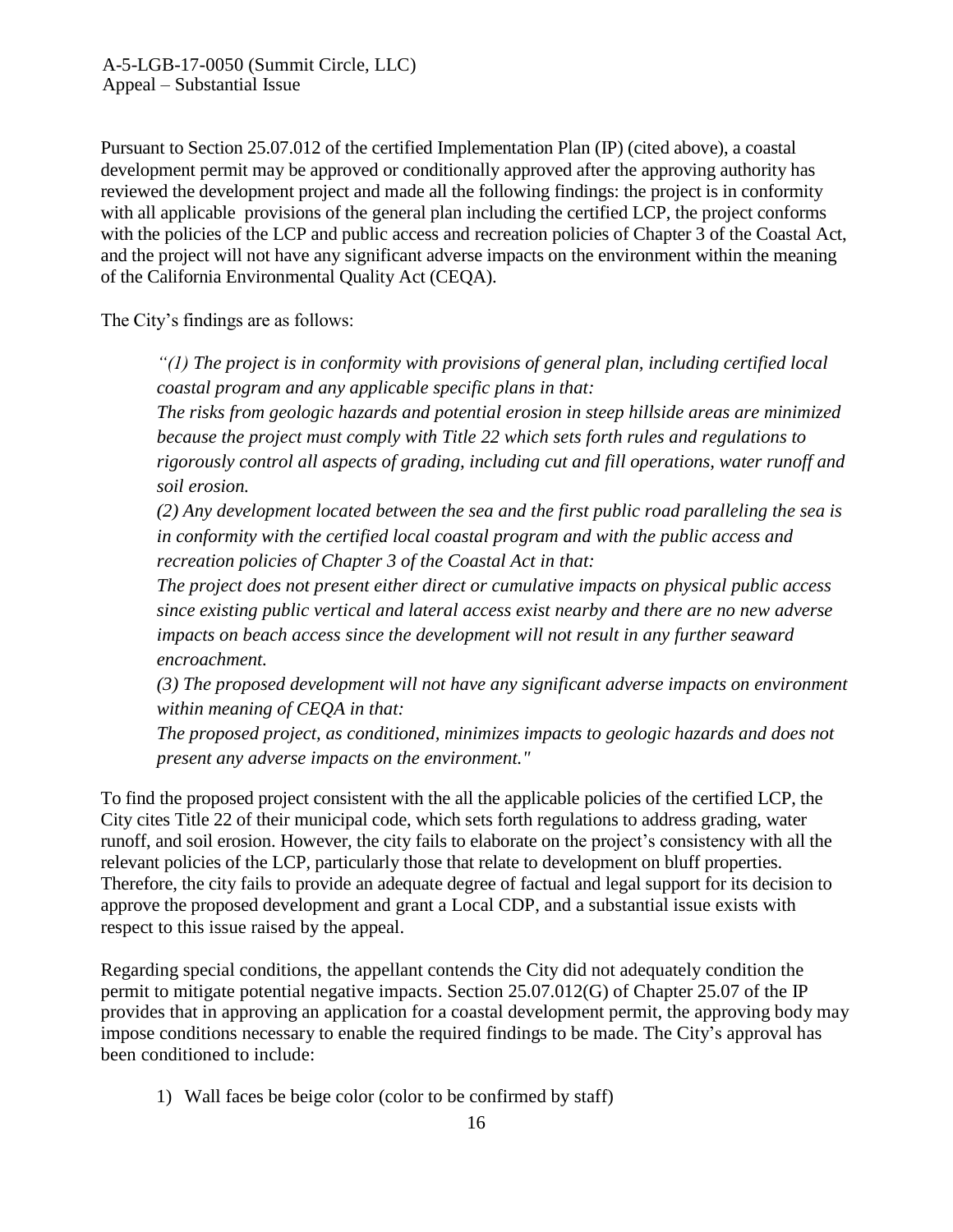- 2) Hauling of the materials not occur between AM and PM peak periods of travel
- 3) Construction staging plan be provided for building plan check
- 4) Certification of grades to be provided during the building inspection process by a licensed professional to verify compliance

Although the City did impose a few special conditions concerning the color of the retaining walls, time restrictions for the hauling of construction material, construction staging plan, and certification of grades, there are still a variety of additional conditions that the City could have imposed to ensure that identified impacts of the proposed bluff project are mitigated. For instance, if the City had properly required a bluff edge analysis, it could have conditioned for: minimum bluff setbacks, no development on the bluff face, future improvements restrictions, prohibiting reliance of new development on bluff protective devices, etc.

However, one is unable to determine all the necessary and appropriate conditions for the proposed project because the scope of the project is uncertain and a bluff edge analysis has not been provided. Accordingly, the City fails to provide an adequate degree of factual and legal support for its decision to approve the proposed development and grant a Local CDP. Therefore, the Commission finds that the project does raise a substantial issue with respect to this issue raised by the appeal.

# **APPELLANT'S CONTENTIONS THAT DO NOT RAISE SUBSTANTIAL ISSUE**

## **CEQA Compliance**

The appellant contends that the City should have required the preparation of an Initial Study pursuant to CEQA requirements. This contention, however, does not raise a substantial issue. LUE Policy 7.4, Action 7.4.2 specifies that an initial study should be prepared for development proposed within environmentally sensitive areas (ESA). In this case, however, there is no evidence that the site is an ESA. The City is under no obligation pursuant to Policies 7.4.2 and 10.3.1 of the certified LUE to conduct an initial study if the project is not within an ESA (as appears to be the case). In addition, the City did consider whether to require an Initial Study or a CEQA Categorical Exemption, and determined a Class 4(c) Categorical Exemption was appropriate.

## **SUBSTANTIAL ISSUE FACTORS:**

Applying the five factors typically relied upon by the Commission in making a determination whether an appeal raises a substantial issue or not clarifies that the appeal does raise a "substantial issue" per Section  $30625(b)(2)$ .

1. **The degree of factual and legal support for the local government's decision that the development is consistent with the relevant provisions of the Coastal Act.** The City did not substantially support its approval and findings of the project's consistency with all the applicable provisions of the certified LCP and the public access and recreation policies of the Coastal Act (specifically the bluff top/face policies). In addition, considering the evidence in the record, the actual scope of the proposed project is unclear, which necessarily means that evaluation of the